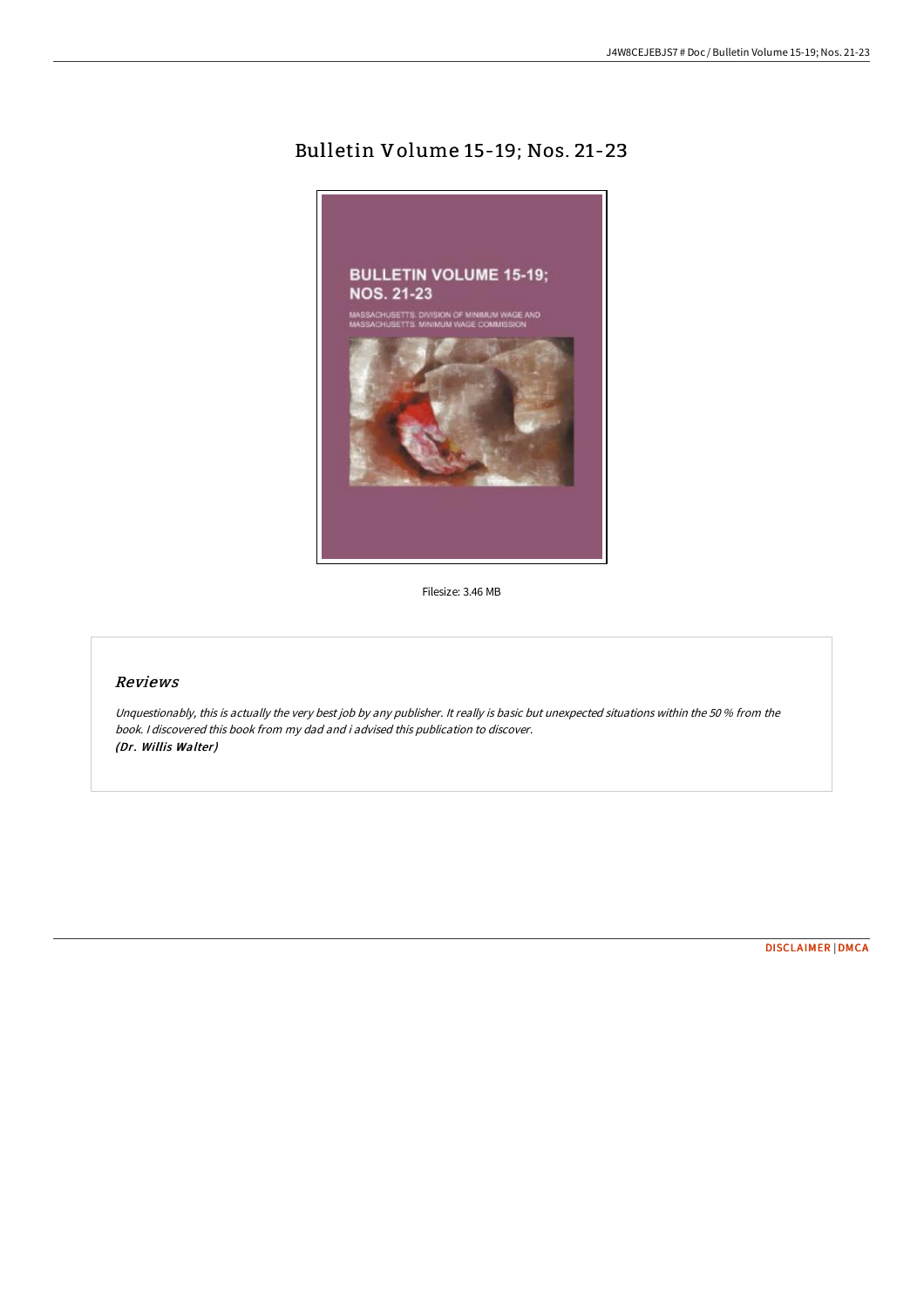#### BULLETIN VOLUME 15-19; NOS. 21-23



To get Bulletin Volume 15-19; Nos. 21-23 PDF, make sure you refer to the hyperlink listed below and save the ebook or get access to additional information which might be in conjuction with BULLETIN VOLUME 15-19; NOS. 21-23 book.

Rarebooksclub.com, United States, 2012. Paperback. Book Condition: New. 246 x 189 mm. Language: English . Brand New Book \*\*\*\*\* Print on Demand \*\*\*\*\*.This historic book may have numerous typos and missing text. Purchasers can download a free scanned copy of the original book (without typos) from the publisher. Not indexed. Not illustrated. 1918 Excerpt: .of payment were not available for 3 workers. Even for the factories where time rates predominate, the presentation of rates is made difficult because of the frequent changes during the period under consideration. Many of the women for whom records were secured had three or more different rates during this time. For this reason the rates that predominated in each employee s working period are presented. In the two smallest factories, Xos. 6 and 7, all of the employees were on time rates. And in one of the mediumsized factories, No. 5, a majority of the employees were paid a weekly wage. Predominating rates for time workers in these firms are shown in Table 4. The general trend of rate increases in these establishments during the period covered in the investigation is shown in Table 5. From this it appears that the proportion of workers with rates of \$9 and under \$12 a week had advanced from 25.8 per cent. in June to 40.9 per cent. in September. A comparison of predominating rates for establishments Nos. 5, 6, and 7 with the rates for the same firms in 1913 (Table 6) shows that at that time the proportion with rates under \$9 was 100, 83.3, and 100 per cent., respectively; while the corresponding percentages for 1918 are 54.8, 85.4, and 73.5 per cent. In the present study no employees appear in the lowest classes, those with rates of under \$5 weekly. The proportion of workers in...

B Read [Bulletin](http://techno-pub.tech/bulletin-volume-15-19-nos-21-23-paperback.html) Volume 15-19; Nos. 21-23 Online B [Download](http://techno-pub.tech/bulletin-volume-15-19-nos-21-23-paperback.html) PDF Bulletin Volume 15-19; Nos. 21-23